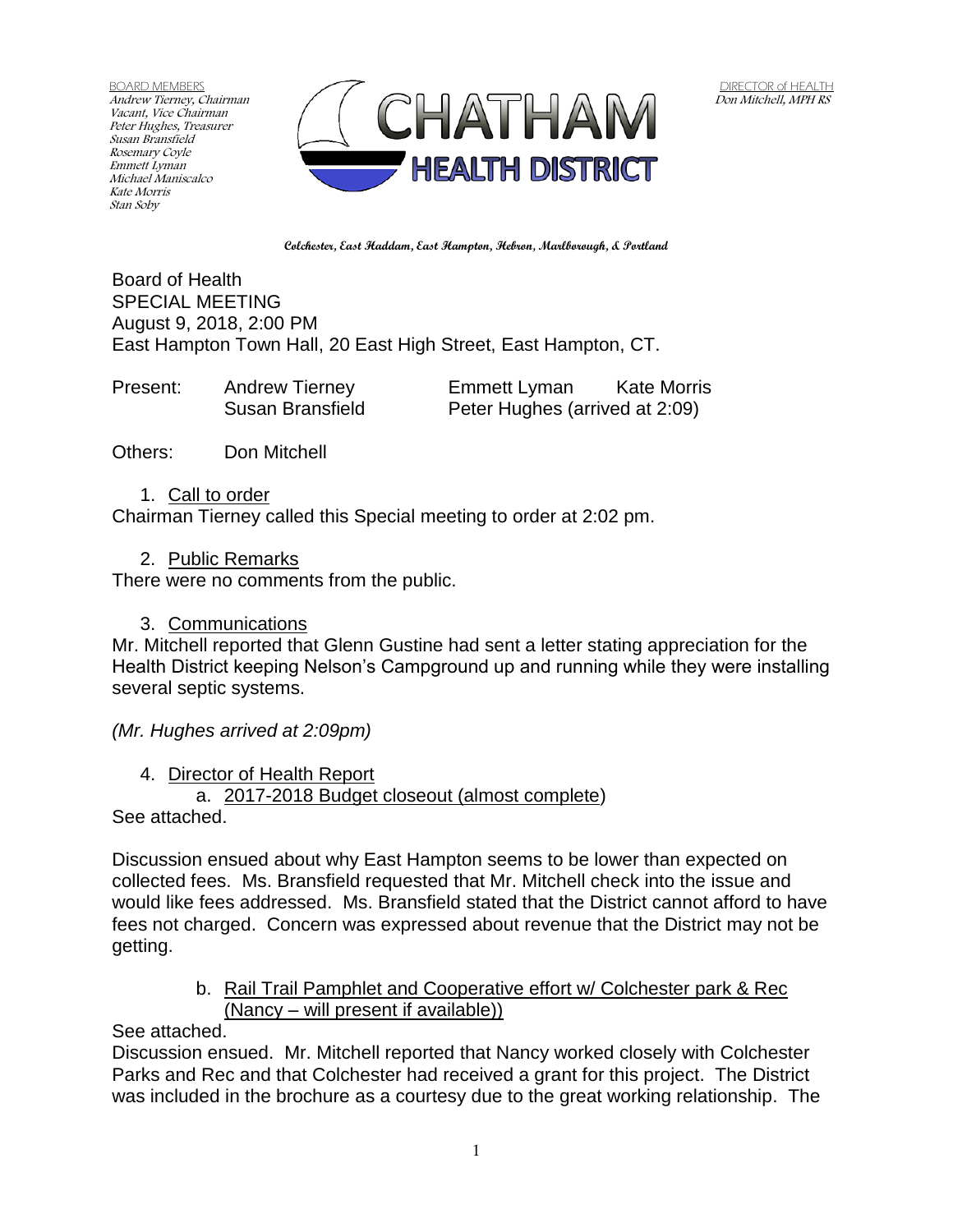program was successful. Following the hike there was a trail guide book that was given out to one lucky participant at each town.

### c. State Per capita application

Mr. Mitchell reported that the District's State Per Capita was approved at \$1.64 and payment of \$104,288.64 should be received in the next couple of weeks.

# d. PHEP contract

Mr. Mitchell reported we are contracting with Quality Perspectives again this year.

### e. Terry Concannon – Plans on coming to August BOH meeting (Photo with Liz)

Mr. Mitchell reported that Liz Davidson benefited from the Chatham Health District's Howard Dean Tuition Reimbursement in acquiring her MPH. Mr. Dean's widow, Terry Concannon, has expressed a desire to attend the August 28<sup>th</sup> Board of Health meeting to acknowledge Ms. Davidson's accomplishment.

### 5. Old Business

# a. Salon regulation on hold

Concern was expressed for revenues projected from the salon regulation in the current budget. Mr. Mitchell stated that revenue from the salon regulation was going to offset the elimination of the fee for the Permit to Discharge. However, the Permit to Discharge regulation has not yet been updated to eliminate the fee. Therefore fees are still being collected in that program. Mr. Mitchell stated that Kim Hamley was working on the Salon Regulation prior to leaving. There are still revisions that need to be made and staff still needs to be trained.

Consensus of the Board was to move forward with the regulation particularly due to the cut in per capita cut. Discussion was held regarding educating salon personnel as well as staff and the possibility of utilizing Ms. Hamley as a consult to move forward with the regulation.

**Motion made by Ms. Bransfield, seconded by Mr. Lyman, to move forward with salon ordinance and authorize Kim Hamley as a consultant. Vote was unanimous in favor.**

### 6. New Business

### a. Old Home Days

### **Motion was made by Mr. Hughes to drop this item from the agenda, stated that the sanitarians did their job. There was no second to the motion.**

Members of the Board did not dispute supporting the District sanitarians in their action. Discussion was held regarding a vendor being denied licensure do to not meeting application deadline. Discussion was also held regarding being proactive in working with event coordinators to ensure compliance.

# b. Sanitarian departures and hiring efforts

In regard to the Part-Time Food Inspector positions, Mr. Mitchell stated that allow Kim Hamley has left her full time position with us she has agreed to work part-time as a